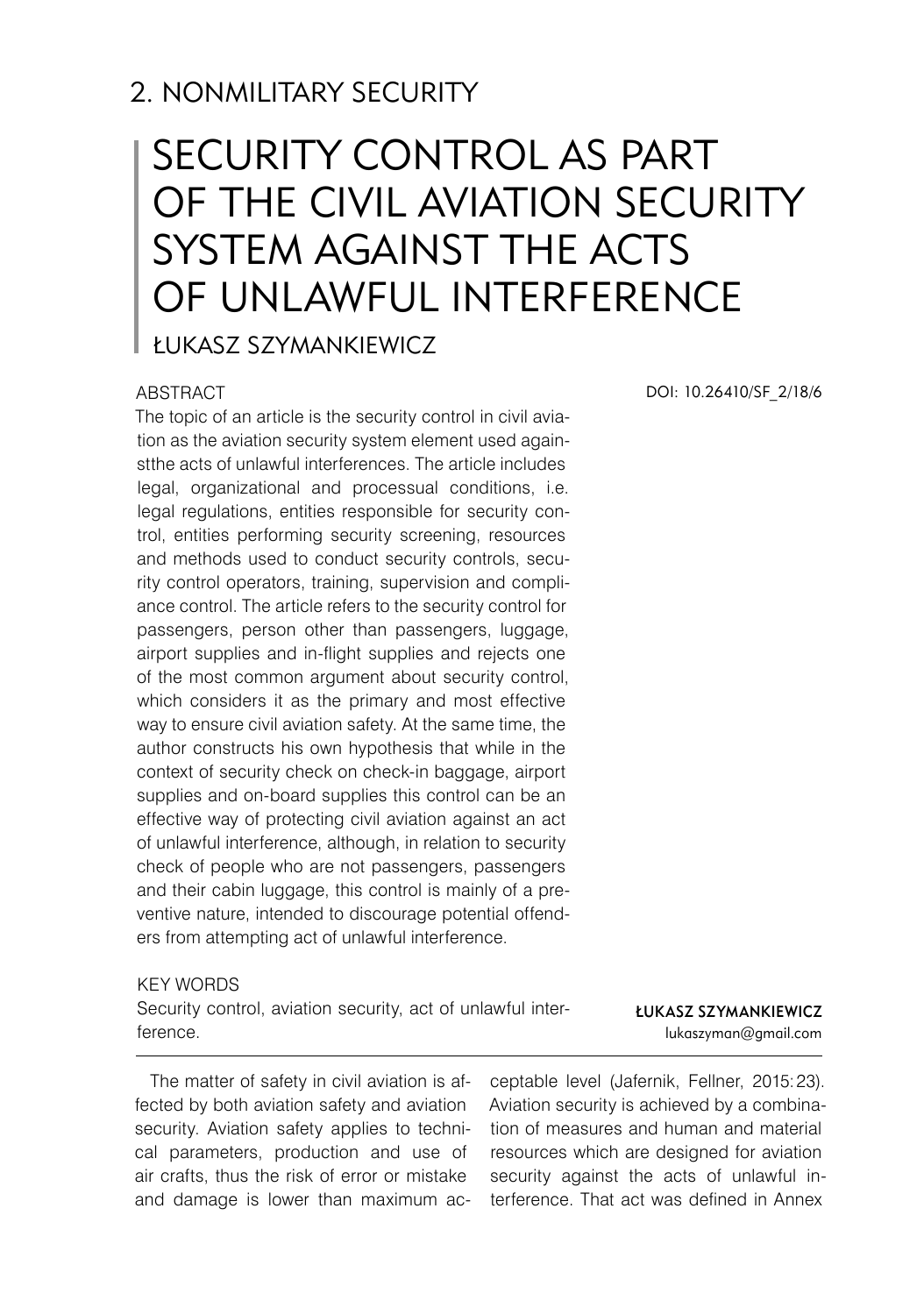17 to the Convention on International Civil Aviation as illegal and attempted acts such as to jeopardize the safety of civil aviation, including:

- unlawful seizure of aircraft:
- destruction of an aircraft in service;
- hostage-taking on board aircraft or at airports;
- forcible intrusion on board an aircraft, at the airport or on the premises of an aeronautical facility;
- introduction on board an aircraft or at the airport of a weapon or hazardous device or material intended for criminal purposes;
- use of an aircraft in service for the purpose of causing death, serious body iniuries, or serious damage to property or the environment;
- communication of false information such as to jeopardize the safety of an aircraft in flight or on the ground, of passengers, crew, ground personnel or the general public, at the airport or on the premises of a civil aviation facility (Annex 17 Security – Safeguarding International Civil Aviation against Acts of Unlawful Interference, 2011:1-1).

On the other hand, security system of civil aviation consists of the following:

- legal regulations including regulatory, supervisory and enforcement institutions;
- airport security  $-$  by using physical protection, perimeter protection systems, CCTV, employees access control, staff, vehicles and airport supplies security control;
- restricted area access control using ID cards, checking boarding passes, CMC passage operation, validation of authorization;
- safety check  $-$  including passengers, cabin baggage, staff and cabin crew, check-in baggage, cargo and mail, air-

port supplies and in-flight supplies,

- forms of protection on board during the flight i.e. in-flight security officer, cockpit door (Siadkowski, 2015a:129);
- reconnaissance and behavioral profiling.

This article is dedicated to one element of the security system i.e. security control detailing security check of passengers and hand baggage, airport staff and cabin crew, check-in baggage, airport supplies and inflight supplies. The analysis of security control with the division into particular types of argumentation is a different specificity and a different assessment of its effectiveness. One of the most common opinions about security control is considering it as the primary and most effective way to ensure civil aviation safety (Karnowska-Werner, 2010:83), however, the author questions this thesis, while at the same time constructing his own hypothesis that while in the context of security check on check-in baggage, airport supplies and on-board supplies this control can be an effective way of protecting civil aviation against an act of unlawful interference, although, in relation to security check of people who are not passengers, passengers and their cabin luggage, this control is mainly of a preventive nature, intended to discourage potential offenders from attempting act of unlawful interference. Furthermore, security check is a disruptive process for both the security beneficiaries (passengers, carriers and forwarders), as well as for the entity responsible for ensuring safety and performing checks (airport management). Therefore, the author will make an effort to answer the question: what elements and how do they affect the effectiveness of security check in civilian air transport? In this article the author uses the following research methods: systemic, legal and institutional; however, all legal acts presented in it are binding on May 20, 2018.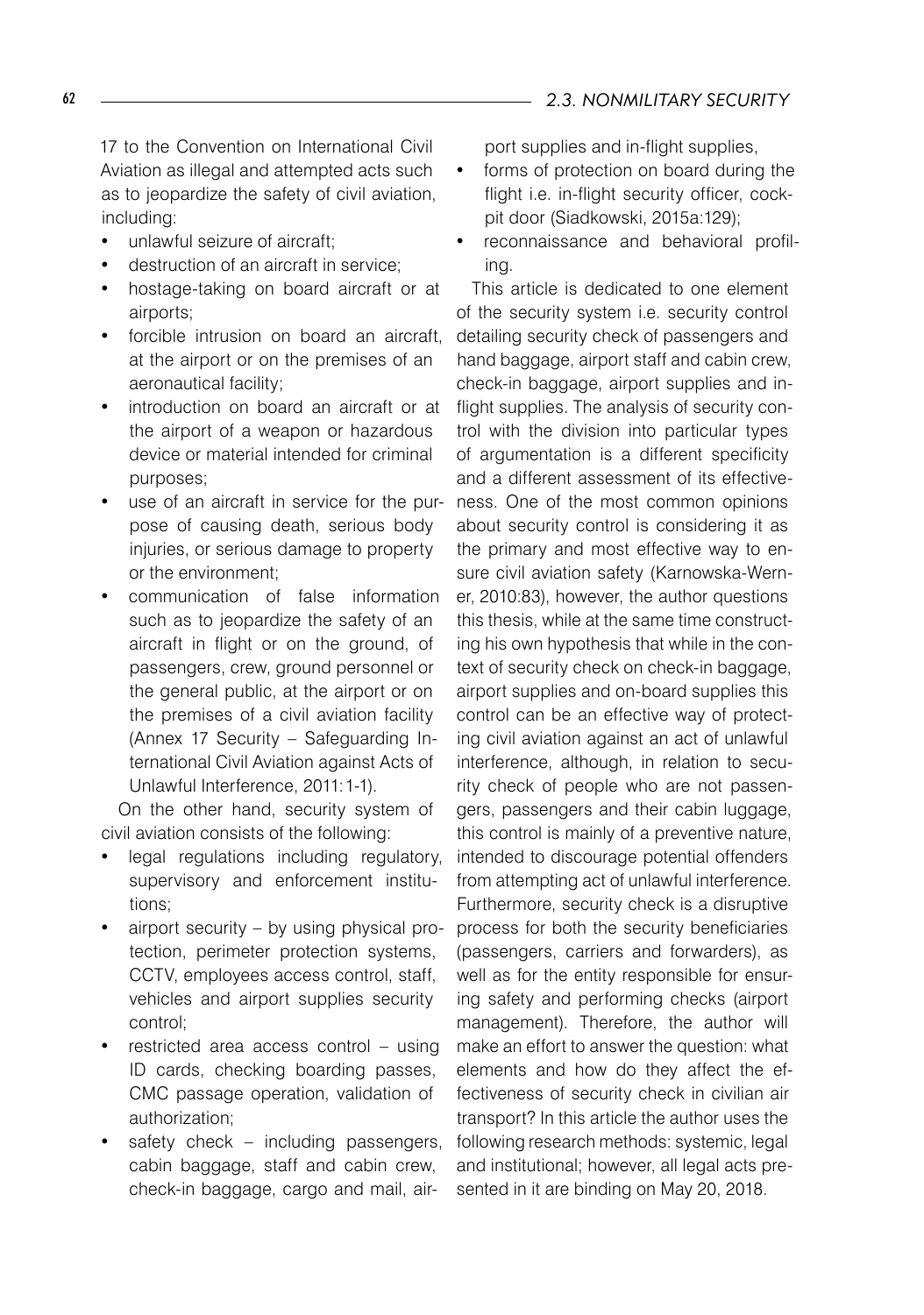#### Legal conditions in the context of security control

The Republic of Poland, as an independent and sovereign country, establishes its own national regulations, including the communications dedicated to the safety of civil aviation. However, being a part of international organizations, such as International Civil Aviation Organization, ICAO, ratification of conventions and protocols prepared by the United Nations, as well as membership in the European Union, forces Poland to adapt national regulations to the norms of international and European law.

In case of Poland, legal regulations regarding security control arise from three sources: international law, European Union law and national law (Ceglarski, 2014:196). On the international level, legal regulations relating to civil aviation security are regulated by Convention on International Civil Aviation, signed in Chicago, December 7<sup>th</sup>, 1944 where the basic international legal act dedicated to the protection of civil aviation is Annex 17 to the Convention on International Civil Aviation "Safeguarding International Civil Aviation Against Acts of Unlawful Interference" (Rzepka, 2013:17).

For other European Union countries the basic legal act in the field of civil aviation security is Regulation (EC) No 300/2008 of the European Parliament and of the Council of 11 March 2008 on common rules in the field of civil aviation security and repealing Regulation (EC) No 2320/2002. Other legal acts in the field of civil aviation security are as follows:

- Commission Implementing Regulation (EU) 2015/1998 of November 5th 2015 laying down detailed measures for the implementation of the common basic standards on aviation security;
- Commission Regulation (EC) No. 272/2009 of 2 April 2009 supplement-

ing the common basic standards on civil aviation security laid down in the Annex to Regulation (EC) No. 300/2008 of the European Parliament and of the Council;

Commission Implementing Decision C (2015) 8005 of 16 November 2015 laying down detailed measures for the implementation of the common basic standards on aviation security, containing the information referred to in Article 18 lit. a) Regulation (EC) No 300/2008 (not published in the OJ).

National regulations on civil aviation security including security control are as follows:

- Polish Aviation Law of July 3rd, 2002, Journal of Laws, no. 130, item 112;
- Minister of Transport, Building and Maritime Affairs Regulation of July 31st, 2012, in case of National Security of Civil Aviation Programme, Journal of Laws 2012, item 912 (NSCAP);
- Minister of Transport, Building and Maritime Affairs Regulation of September 20th, 2013 in case of National Aviation Security Training Programme, Journal of Laws 2013, item 1147 (NAT);
- Minister of Transport, Building and Maritime Affairs Regulation of July 25<sup>th</sup>, 2013 in case of National Quality Control System in terms of civil aviation security, Journal of Laws 2013, item 1148 (NQCS).

All the above mentioned: international convention, European Union law and national regulations create an organizational and procedural dimension of civil aviation security in Poland, while national legislation should be compatible with EU common law, in order to preserve harmonized and uniformed standards of civil aviation security (Siadkowski, 2013:198). The indication of legal acts is intended to show that security control is a process clearly defined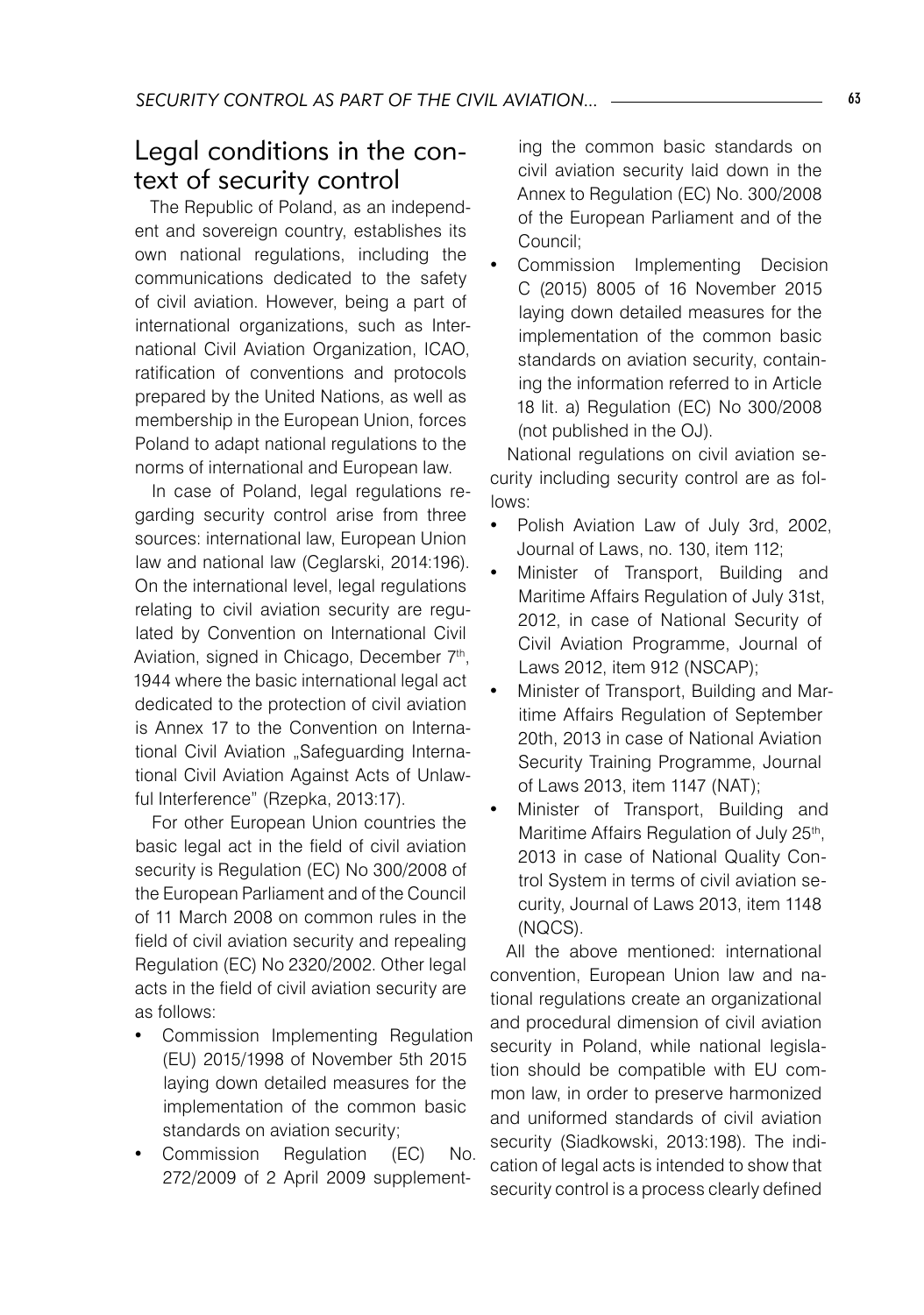by law and serves the overriding purpose of protecting against acts of unlawful interference in civil aviation and maintaining an appropriate level of security.

## Organizational dimension of security control

Security control means the application of technical or other resources to identify or detect prohibited articles (OJ L 97), thereby, security control shall prevent the restricted area of the airport and on board of the aircraft from prohibited items or the articles that may endanger the infrastructure or flight (Siadkowski, 2011:102). Prohibited items means as follows: weapons, explosives or other dangerous objects, devices or substances that may be used to commit an unlawful interference threatening the safety of civil aviation (OJ L 97). The catalog of prohibited articles varies depending on the type of luggage and people who want to carry it. There is a list of items prohibited in cabin luggage, checked-in luggage as well as cargo and mail; the category of prohibited articles for passengers and non-passengers as well as for cargo and mail depending on the type of aircraft will also be different. On the other hand, the reserved area of the airport is part of the operational area where other aviation security standards are used in addition to limited access (ibidem).

Until March 18th 2013, Border Guard was responsible for security control. In line with the amendment to the Polish Aviation Law of June 2011 and March 18<sup>th</sup>, 2013, the obligation to perform tasks related to civil aviation security control rests with the airport management,obliged to perform the tasks imposed by the act through the airport security service. In accordance with Article 21 of the Aviation Act, the security service of the airport is the Internal Airport Security or Specialist Armed Protective Formation

operating on the basis of the protection of persons and property of August 22<sup>nd</sup> 1997 (OJ 2002 no. 130, item 1112: art. 21). The airport management's choice of the entity performing the security check is set out in art. 186b para. 1 of the Aviation Act, according to which, tasks related to civil aviation security control are performed by the following:

- 1. Airport management, in particular in the field of passengers, luggage, cargo, mail, off-duty supplies and airport facilities supplies:
	- a) in relation to air transport,
	- b) in passage between public area and restricted area of the airport.
- 2. Registered agent and registered supplier of on-board supplies within the meaning of Regulation no. 300/2008 WE (ibid.: art. 186b, paragraph 1).

In practice, the choice of the optimal solution is justified by the economic factor and efficiency, where the main indicators are the finances and capacity of the airport.

After indicating the entity responsible for security control and the possibility of commissioning the inspection to other entities, including external ones, more attention should be paid to the human factor, because the physical control is carried out by a screener, which must meet a number of requirements and have appropriate qualifications and competences. From the point of view of the civil aviation security system, screener is a sensitive category of personnel responsible for security, which is why the level of training ultimately determines the effectiveness of the entire system (Siadkowski, 2015b: 80).

The basic document entitling to work as a screener is a valid certificate issued by the president of the CAA. To obtain it, one has to pass the exam at the CAA headquarters. It consists of a theoretical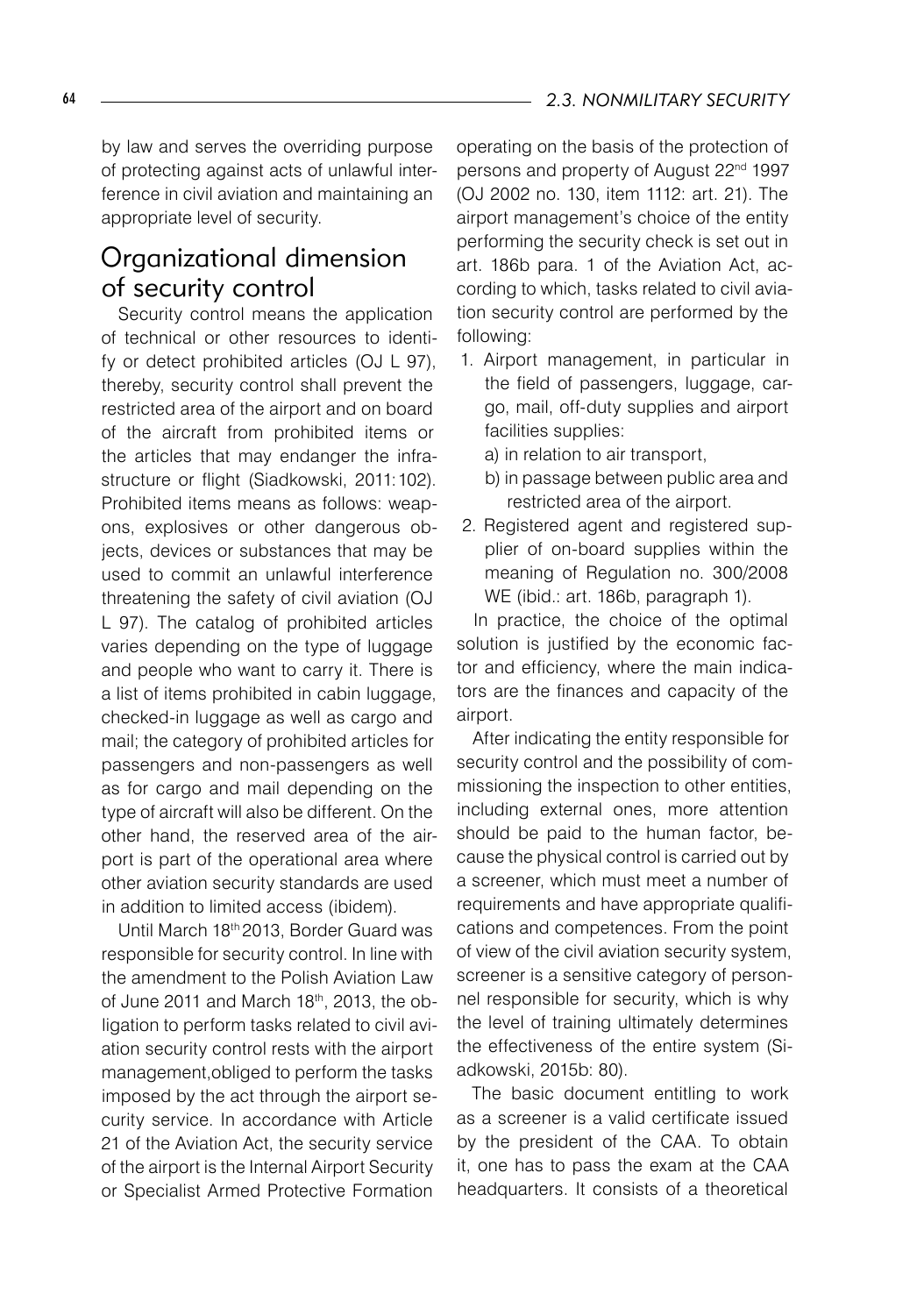and practical part. The theoretical part is aimed to check the candidate's knowledge of the regulations in force; it consists of 40 multiple-choice questions. To pass the exam, one has to answer at least 28 questions correctly. The practical part is performed using computer hardware and involves analyzing the images for the purpose of assessing whether the image is safe (called "clear"), or if it contains forbidden objects. A person who is being examined must indicate at least 75% of images without threats and 65% of images with prohibited articles to pass the practical part (Decision no 6 of CAA, 2014: art.7). In case of a negative result, the candidate has the right for two retakes from the part from which they did not receive a positive grade. The whole process of applying for a certificate to be a screener consists of three elements in which the exam itself is the last, third component. The first one is to verify the candidate's past, because the training can be attended by a person who has been identified with no premises to perform the security check (OJ 2002 no 130, item 1112: art.186b, paragraph 11). For this purpose, the entity performing or intending to perform civil aviation security control tasks, directing a person for training in order to obtain the certificate, must apply to the territorially competent commandant of the Border Guard department with a request to establish a lack of negative premises to perform control in relation to the indicated person referred to in article 188 paragraph 4 and 5 (ibid: art.186b, paragraph 12). Only after checking the past, the candidate may take part in a specialist course lasting at least two weeks, culminating in an internal exam. In addition to the certificate, the screener must have an entry in the list of qualified employees of physical protection.

The screener holding a valid certificate and entry on the list of qualified employees of physical protection, thus fulfilling strictly defined conditions and having appropriate competences, can conduct security checks in civil aviation. However, changing working environment (technological development, changes in legal regulations and procedures) and the emergence of new threats necessitate continuous changes, which in the protection system should be aimed at continuous improvement of effectiveness and increase of security. Training is one of the most important form of improving competences and skills. In the field of civil aviation security, the following types of training are carried out:

- 1) generazl in the field of civil aviation security awareness;
- 2) civil aviation security awareness;
- 3) basic;
- 4) professional training;
- 5) specialized for people:
	- a) directly supervising persons applying security controls,
	- b) responsible for organizing civil aviation security in an aviation entity;
- 6) instructors;
- 7) national auditors and internal quality control auditors;
- 8) EDD team;
- 9) refresher;
- 10) regularly repeated (Journal of Laws 2013 item 1147: Article 2).

The abovementioned trainings are important from the point of view of the protection system, however, they are mainly limited to theoretical knowledge. In terms of practical skills, key courses are trainings completed using computer programs in which screeners analyze virtual images and acquire the skills to use the image enhancement functions available in the X-ray machine.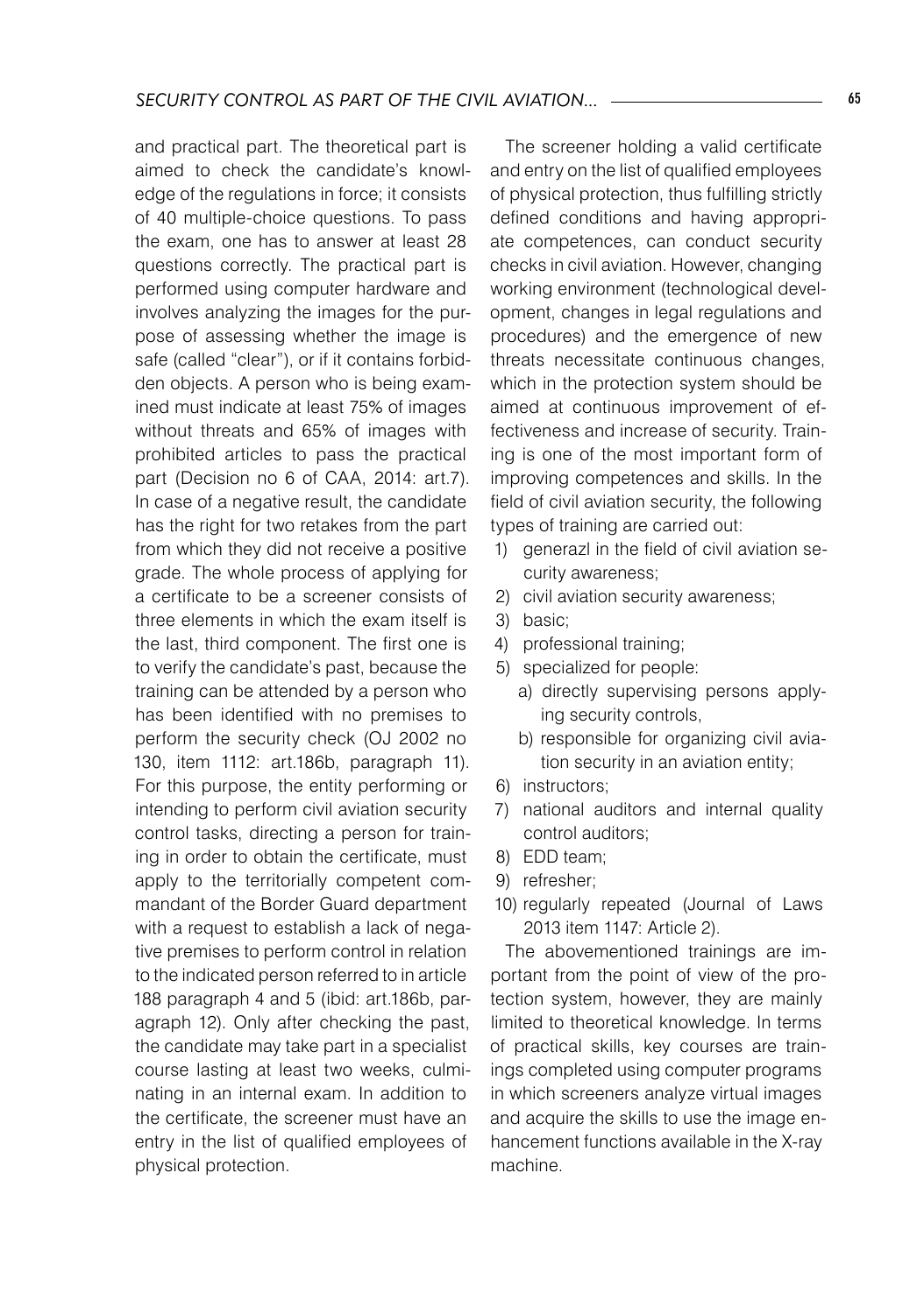The third type of training that should be subjected to screeners is called on the job trainings, i.e. trainings held at the workplace. This method is particularly important in relation to newly employed, when re-qualifying or modifying the scope of duties of employees, and in case of training good habits and eliminating errors, violations and infringements. The most important elements of practical training for screeners are the following activities:

- correct response to the WTMD gateway alarm;
- proper manual control;
- X-ray device operation including image analysis and use of image enhancement;
- operation of devices for detecting traces of explosives;
- operation of devices for detecting liquid explosives;
- manual metal detector operation;
- preparing the passenger for security checks;
- use of the developed communication system (e.g. a system of verbal and nonverbal signs sent to other operators at the security control point) in case of detection of a prohibited and/or dangerous object in the luggage or on the passenger's body;
- reaction to the detection of a prohibited and/or dangerous object in the baggage or on the passenger's body, e.g. the method of incapacitating the passenger, the process of evacuating passengers from the security control point, the process of notifying other services that take care of public order and safety;
- conducting simulations of security control taking into account unusual scenarios.

The above systematics distinguishes three types of trainings to which the screener is subjected, i.e. theoretical training, practical training dedicated to image

analysis and on-the-job training. Each type of training has its own specificity and positively influences the operator's knowledge, but in order to realistically improve the skills, each operator should be subjected to a continuous training process that takes intoaccount all the above-mentioned methods.

## Security control as a protection algorithm

Security control in civil aviation communication is a process defined and based on legal acts, thanks to which it is possible to present the algorithm, occurring during the security control, whose characteristics are defined, such as the specificity and the list of prohibited items in relation to the types of persons and objects subjected to control.

The security measures for passengers and their cabin luggage include security checks before entering the security restricted area of the airport and then on board the aircraft. Each security control station is equipped with a stationary gate used for metal detection and X-ray devices meeting relevant criteria. The position should be filled with three screeners (Journal of Laws of 2012 item 912: Article 43); one operator, called directional, located in front of the WTMD gate and prepares passengers for control; the second operator is behind the WTMD gate and observes if when passing through the gate the passenger does not cause an alarm or does not carry suspicious objects (e.g. unnatural bulges) and is responsible for performing manual inspection; the third operator handles the X-ray device and analyzes the images. Each operator can x-ray luggage up to 20 minutes, after which it must take no less than 10 minutes break in baggage screening. The algorithm for handling passengers' security and their hand luggage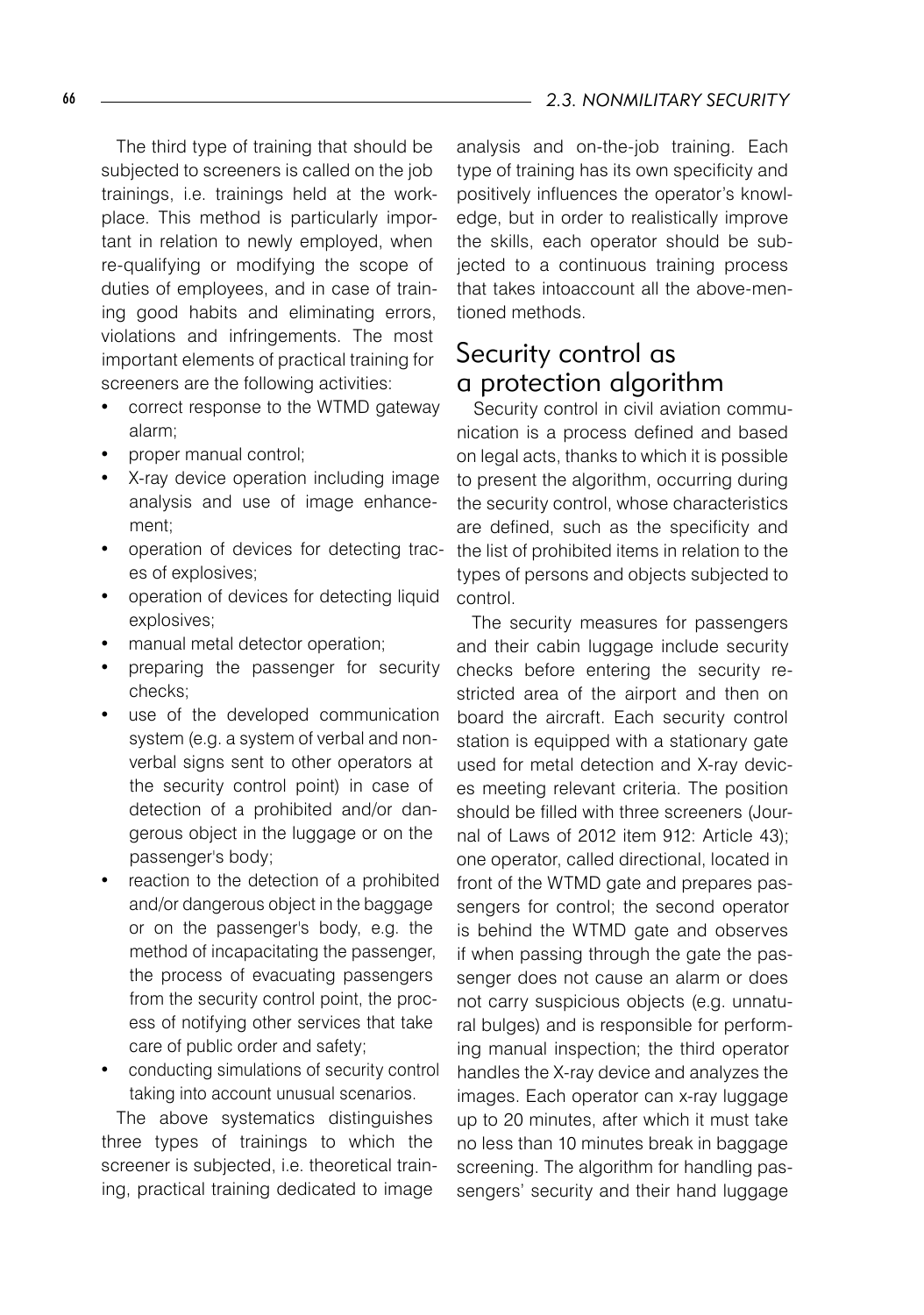is as follows. Each passenger is subjected to access control by verifying their boarding pass, i.e. a document entitling them to enter the security restricted area of the airport and to board the aircraft. Access control is carried out using a scanner reading the bar code placed on the boarding pass – in the appropriate case the boarding pass can be manually entered to the system instead of using a scanner, or checked visually, this control can also be performed by the directional operator, but to increase the bandwidth and reduce the risk of error the introduction of a boarding systemseems a better solution. After the access control, the passenger is prepared for security checks by the directional operator; before the security control the passenger removes the outerwear (coats, jackets, blazers, hats, scarves, gloves, etc.) which are screened as cabin luggage. If appropriate, screener may ask the passenger to dispose of further items (OJ L 299, point 4.1.1.1). The passenger is then subjected to a screening check using at least one of the following methods:

- a) manual inspection;
- b) metal detection gates (WTMD);
- c) devices for detecting explosives;
- d) devices for detecting traces of explosives (ETD);
- e) devices for screening people who do not use ionizing radiation;
- f) detection of trace amounts of explosives (ETD) in combination with a hand-held metal detector (HHMD) (OJ L 299, point 4.1.1.2).

The screener responds to any alarm triggered by devices that have been used for security control. In the event of an alarm signal when passing through a metal detection gate, the cause of the alarm must be determined and corrected. If the screener cannot determine if a passenger transfers prohibited articles, this passenger is denied access to the restricted area or subjected to a security check again until operator does not consider that the control requirements have been met (ibidem). During the manual inspection, the operators make sure, as far as possible, that the inspected person does not carry prohibited items (ibidem: point 4.1.1.3).

Before screening cabin luggage, portable computers and other large electrical devices are removed from it, which is subjected to security screening separately – unless an explosive detection system (EDS) meeting the C2 or higher standard is used for security control (ibidem: point. 4.1.2.1). In case of liquids, gels and aerosols (called "liquids"), passengers are allowed to carry them in single packages with capacity of no more than 100 ml. Liquids need to be placed in one sealable see-through plastic bag, with capacity no more than 1 liter, the contents of the bag must fit inside it, and the bag need to be closed (ibidem: point 4.1.2.2).

Cabin luggage shall be screened using at least one of the following methods:

- a) manual inspection;
- b) x-ray equipment;
- c) explosive detection systems (EDS);
- d) explosive detection dogs in combination with manual control;
- e) ETD devices (ibidem: point 4.1.2.3).

If screener cannot determine whether cabin luggage contains prohibited articles, it is rejected or subject to a security check again until it is not considered that the control requirements have been met<sup>1</sup> (ibidem). In case of detection of the prohibited items, they are challenged and not allowed to be brought into the security restricted area. If the passenger has liquids exceeding 100 ml and has a relevant certificate that they are necessary for the passenger during the journey (e.g. for medical or dietary rea-

 $\frac{1}{1}$  This rule applies to all security control types discussed in this article.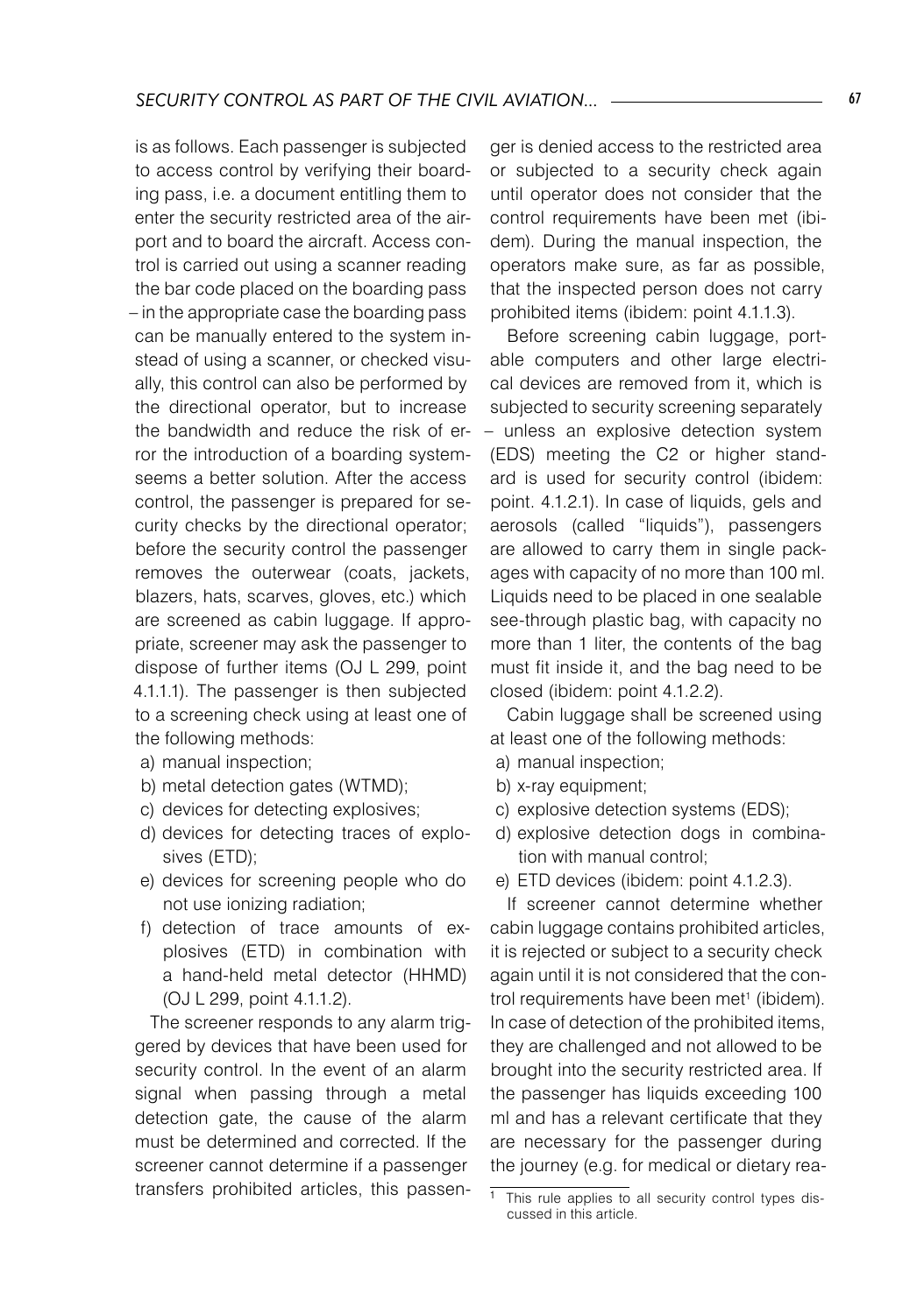sons), after an appropriate security check they may be allowed to enter the security restricted area and on board the aircraft. If a live animal is carried in the passenger cabin, it is subjected to the same safety checks as cabin luggage or passenger (ibidem: point 4.1.1.6).

It is important that the competent authority has the power to create categories of passengers for which special security screening procedures are applied for objective reasons or which can be exempted from screening (ibidem: point 4.1.1.7). The following persons belong to the group of persons exempt from security control in the Republic of Poland: the President of the Republic of Poland, the Senate Marshal, the Speaker of the Sejm, the Prime Minister, Deputy Speakers of the Sejm, members of the Council of Ministers and all persons who are under the protection of state services; members of official delegations; officers of organizational units subordinated to or supervised by the Prime Minister, the minister competent for internal affairs and soldiers of the Military Police, during the performance ofactivities related to ensuring the protection of the above-mentioned persons (Journal of Laws of 2012, item 912: Article 46).

In the context of cabin crew, i.e. persons other than passengers and items carried, persons shall be screened by the same means as passengers and their cabin luggage. Prior to security clearance, screener controls the access by verifying a temporary or one-time airport identification card, crew member card or other document entitling to enter the security restricted area. The difference in the security control between staff and deck crew and passengers consists mainly in a different list of prohibited articles. In addition, for security purposes, the personnel and cabin crew shall undergo a security check

in specially designed crossings; in case of a deck crew, this is the CMC passage. In case of persons who are not passengers, who have an airport identification card, the following persons are exempt from security control: Border Guard officers and employees, Police officers, Customs Service, Government Protection Bureau, Internal Security Agency, Foreign Intelligence Agency, Central Anticorruption Bureau, soldiers of the Military Counterintelligence Service, Military Intelligence Service, Military Police, firefighters of the State Fire Service authorized to carry out inspection and reconnaissance operations at the airport (ibidem: Article 34); internal airport security; firefighters of the airport rescue and fire-fighting service, qualified employees of physical protection employed inAirport Security Guards, in case they were equipped with firearms (ibidem) in accordance with the protection plan; members of the State Commission on Aircraft Accident Investigation and holders of the certificate of civil aviation inspector issued by the President of CAA.

An additional aspect that may accompany personnel checks and occurring in case of in-flight supplies and airport supplies is the vehicle security control, which is subject to a pre-entry inspection to the reserved part of the airport. Before the check, the driver and other persons in the vehicle disembark and take all their personal belongings to subject them to security control (OJ L 299, point 1.4.2.1). The basic method of vehicle security control is manual control, consisting in detailed control of selected areas, including their contents, to ensure that there are no prohibited items (see section 1.4.3.1). For additional control, explosive detection dogs and equipment for detecting explosive amounts of explosives (ETD) can be used (ibidem).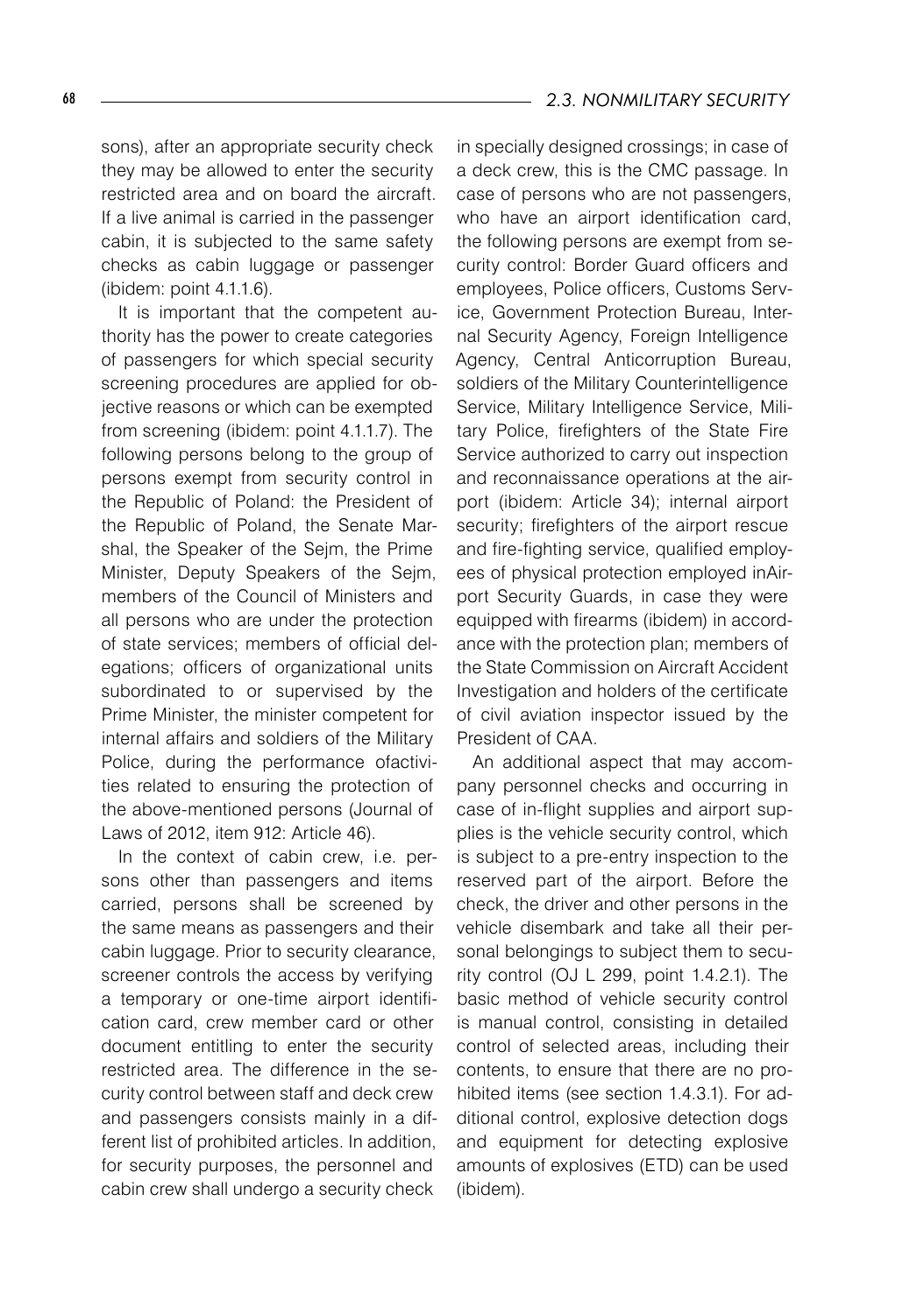The next type of security control is the security check of check-in baggage. Each piece of baggage checked in before being loaded onto an aircraft must be screened using the following or in combination:

- a) manual inspection;
- b) x-ray equipment;
- c) explosive detection system (EDS);
- d) device for detecting traces of explosives (ETD);
- e) dogs for detecting explosives (ibidem: point 5.1.1).

The most effective method of security control of check-in baggage is using the explosive detection system (EDS). The EDS is capable of detecting and signaling by means of an alarm individual explosives of specified quantities that are in baggage or other consignments, regardless of the shape and location of the explosive (ibidem: point 12.4.1).

The last two categories of security screening are security controls for in-flight supplies and airport supplies. All equipment intended to be taken on board an aircraft for use, consumption or purchase by passengers or crew during a flight, other than air carrier mail and air carrier materials, cabin baggage and items and baggage carried by non-passengers (ibidem: point 8.0.2). However, airport supplies are defined as all items intended to be made available, use or sale for any purpose or for any activity in restricted areas, other than items carried by non-passengers' (ibidem: point 9.0.2). Despite the difference between what constitutes on-board supplies and the airport supplies and presenting both types in two separate chapters of Regulation 2015/1998, the author presents both categories together, because each of them applies exactly to the same measures or methods of security control, namely:

a) visual inspection;

- b) manual inspection;
- c) x-ray equipment;
- d) EDS equipment;
- e) ETD equipment in combination with visual inspection;
- f) explosive detection dogs in combination with visual inspection (ibidem: points 8.1.2.3 and 9.1.2.3).

The abovementioned methods and agents are used alone or in combination.

Complementary elements of the civil aviation security screening system and aiming at ensuring the proper conduct of control while maintaining the appropriate legal provisions and procedures are supervision and compliance control. The supervision over security control for the President of the CAA is exercised by the Border Guard, which has the authority to independently undertake activities such as the following: observing and registering the functioning of the security control point; controlling the number of screeners at the security control station and reporting to the airport manager doubts about the psychophysical condition of the operators; responding to breaches of civil aviation security regulations; checking certificates held by operators; immediate reaction to public disturbance signals at the security control point and adjacent area (OJ 2002 No. 130, item 1112: Article 186b). In contrast to compliance checks, the National Quality Control Programme lists conservation audits, security inspections, protection tests, and a review of protection (OJ 2013 item 1148: Article 4); checks are carried out by domestic and internal auditors.

Summing up, the security control system consists of the following elements: legal regulations, entities responsible for security control (airport management), entities performing security screening, resources and methods used to conduct security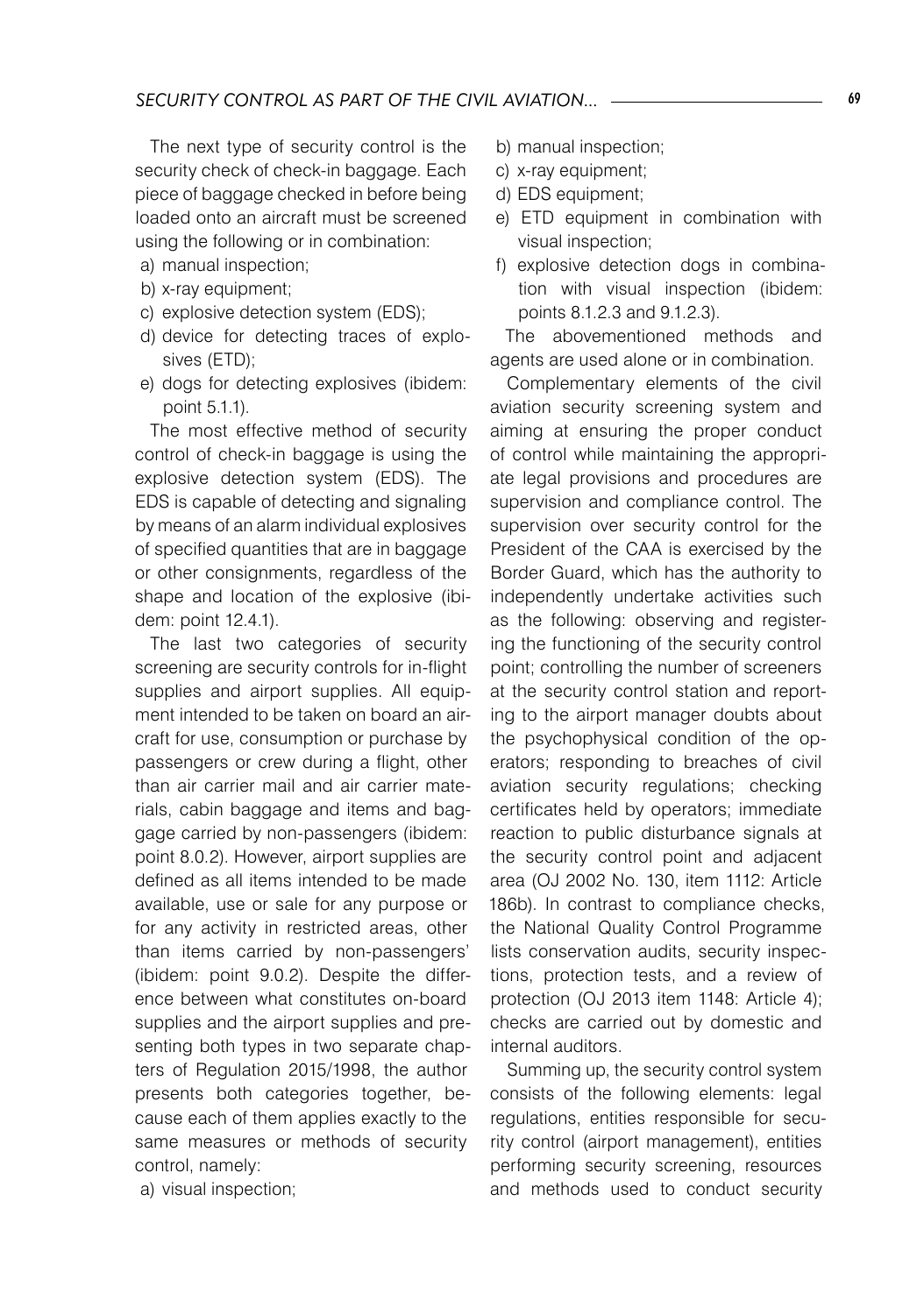controls, security control operators, training, supervision and compliance control. Security control is considered to be currently the most effective method to prevent prohibited articles from being carried on board that could be used to carry out an act of unlawful interference. However, the effectiveness of security checks cannot be clearly defined. The control methods applied to screening of check-in baggage and on-board supplies and airport supplies are effective protection, while the screening of passengers and their cabin baggage is mainly a preventive element. It is argued that the passenger has permanent access to items contained in hand luggage and the possibility of an unlawful interference by means of an item that is not necessarily on the list of prohibited items.

## Bibliography

- Ceglarski M. (2014), Bezpieczeństwo w porcie lotniczym – wybrane procedury kontroli bezpieczeństwa pasażerów i bagażu, [in:] Bezpieczeństwo w lotnictwie w różnych aspektach działalności lotniczej, (ed.) T. Compa, J. Rajchel, K. Załęski, Dęblin.
- Decyzja nr 6 Prezesa Urzędu Lotnictwa Cywilnego z dnia 18 lutego 2014 r. w sprawie regulaminu przeprowadzania egzaminów dla kandydatów na operatorów kontroli bezpieczeństwa (2014). Decision no 6 of Civil Aviation Authority, 2014.
- Jafernik H, Fellner R. (2015), Prawoiprocedurylotnicze, Gliwice.
- Karnowska-Werner M. (2010), Ochrona portów lotniczych przed zagrożeniami terrorystycznymi, [in:] Reagowanie państwa na zagrożenia terroryzmem lotniczym, (ed.) A. Glen, Warszawa.
- Rozporządzenie Komisji (WE), nr 272/2009 z dnia 2 kwietnia 2009 r. uzupełniające wspólne podstawowe normy ochrony lotnictwa cywilnego określone w załączniku do rozporządzenia (WE) 300/2008 Parlamentu Europejskiego i Rady (2009), Dz.U. L 91.
- Rozporządzenie Ministra Transportu, Budownictwa i Gospodarki Morskiej z dnia 31 lipca 2012 r. w sprawie Krajowego Programu Ochrony Lotnictwa Cywilnego (2012), Dz.U. 2012, poz. 912.
- Rozporządzenie Ministra transportu, Budownictwa i Gospodarki Morskiej z dnia 20 września 2013 r. w sprawie Krajowego Programu Szkolenia w zakresie ochrony lotnictwa cywilnego (2013), Dz.U. 2013 poz. 1147.
- Rozporządzenie Ministra Transportu, Budownictwa i Gospodarki Morskiej z dnia 25 lipca 2013 r. w sprawie Krajowego Programu Kontroli Jakości w zakresie ochrony lotnictwa cywilnego (2013), Dz.U. 2013 poz. 1148.
- Rozporządzenie Parlamentu Europejskiego i Rady (WE) nr 300/2008 z dnia 11 marca 2008 w sprawie wspólnych zasad w dziedzinie ochrony lotnictwa cywilnego i uchylające rozporządzenie (WE), nr 2320/2002 (2008), Dz.U. L 97.
- Rozporządzenie wykonawcze Komisji (UE) 2015/1998 z dnia 5 listopada 2015 r. ustanawiające szczegółowe środki w celu wprowadzenia w życie wspólnych podstawowych norm ochrony lotnictwa cywilnego (2015), Dz.U. L 299.
- Rzepka A. (2013), Realizacja kontroli bezpieczeństwa w portach lotniczych na przykładzie lotniska Chopina, [in:] Bezpieczeństwo w lotnictwie w wybranych aspektach funkcjonowania portu lotniczego, (ed.) T. Compa, J. Rajchel, K. Załęski, Dęblin.
- Siadkowski A. (2011), Między wolnością a bezpieczeństwem. Kontrola bezpieczeństwa pasażerów w ochronie lotnictwa cywilnego, [in:] Współczesne determinanty bezpieczeństwa, (ed.) I. Bieńkowska, J. Szymczyk, R. Kochańczyk, Gliwice.
- Siadkowski A.K. (2013), Bezpieczeństwo i ochrona w cywilnej komunikacji lotniczej, Szczytno.
- Siadkowski A.K. (2015a), Prawodawstwo w ochronie lotnictwa cywilnego, Dąbrowa Górnicza.
- Siadkowski A.K. (2015b), Bezpieczeństwo portu lotniczego w systemie ochrony lot-